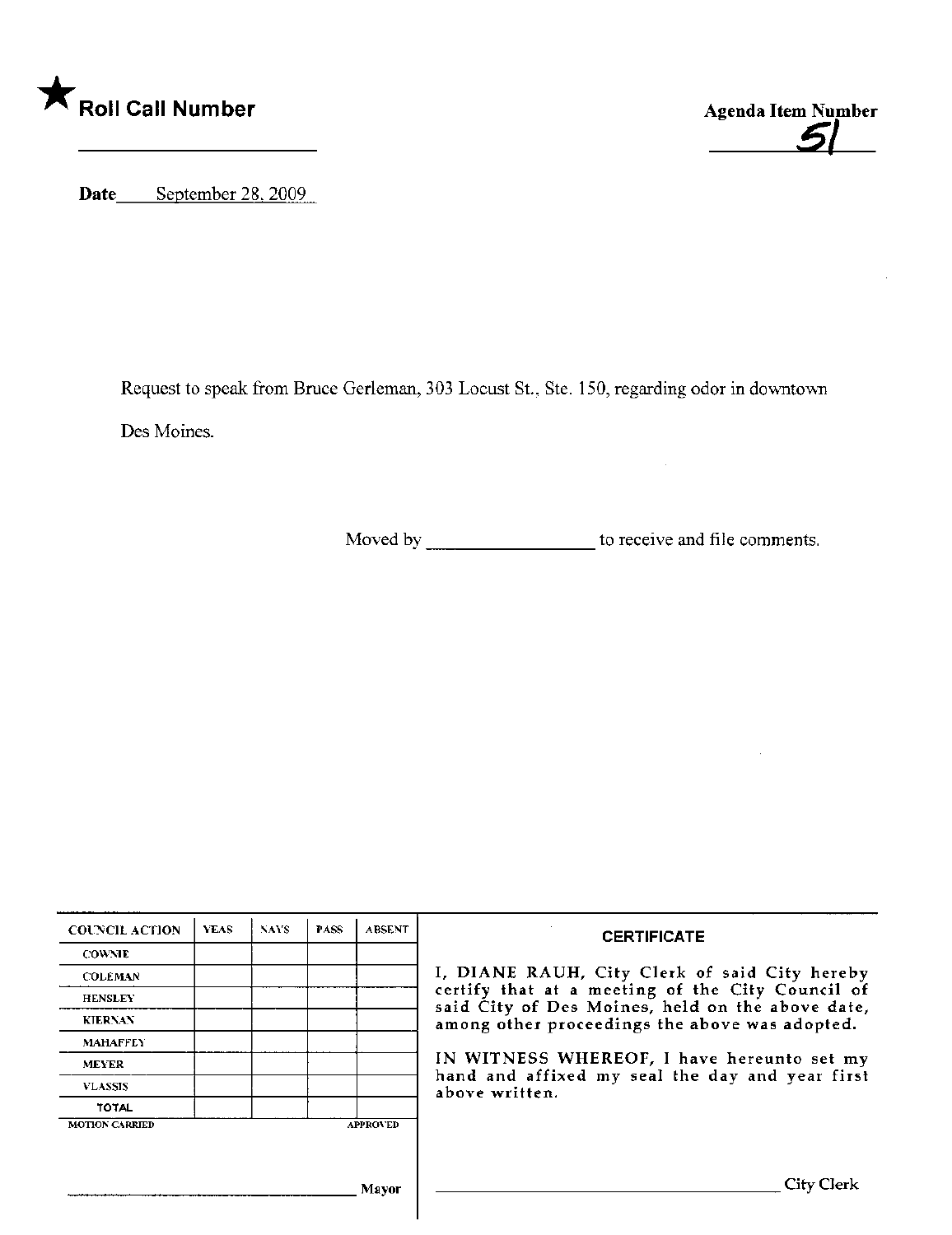To: The Honorable Mayor and Members of the City Council City of Des Moines, Iowa c/o City Clerk Thee Gerleman  $I/We$ (Please Print) hereby request permission to speak at the Des Moines City Council ResARDING: ODOR IN DOWNtown Des Moines Name: (Signature)  $#$   $|50|$  $\text{Address:}$   $\frac{303}{10045}$  $\Delta e$ s Moines Daytime Phone:  $244 - 1005$ PROCEDURAL RULES OF DES MOINES CITY COUNCIL: أأبيارا Part III. Agenda k. Rule 16. Citizen Agenda Requests. Any citizen may request the right to have an item placed on the Agenda (including a request to speak) by filing such request in writing with the City Clerk prior to noon on the Wednesday preceding the Council

#### Part V. Citizen Participation

meeting.

Rule 27. Citizen's Right to Address Council. Persons other than Council Members shall be permitted to address the Council only upon specific Agenda Items.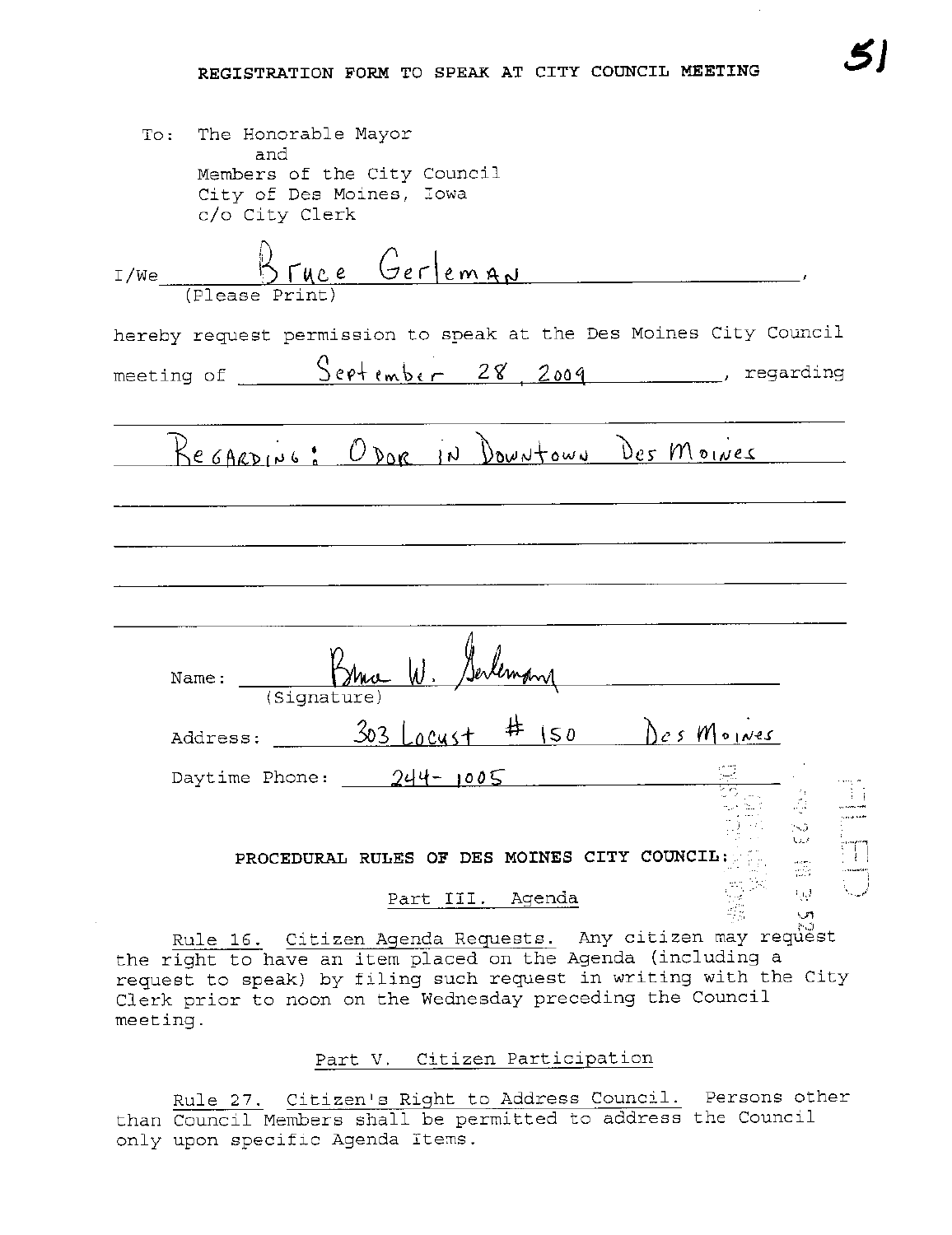September 16, 2009



The Honorable Mayor and Members of the City Council City of Des Moines

## Re: Downtown Odor Control

At the Council meeting of August 10, 2009, by Roll Cal No, 09-1479, Council directed that staff review a request from Bruce Gerleman to evaluate the odor-problem in the downtown area and identify any needed changes in the ordinance, including a review of the current hotline system used for receiving complaits.

Mr. Gerleman voiced his concerns over three basic issues: 1) odors he believes are being generated by the Darling International (formerly National By-Products) rendering plant at  $SE$  18<sup>th</sup> and Scott; 2) the adequacy of the City's Odor Ordinance; and 3) the functioning of the Odor Hotline.

## Darling International Rendering Plant:

In 1999, Darling International/National By-Products (DI) was declared by the City to be a "Significant Odor Generator"; under the odor control ordinance, this designation occurs when a single source is found to be the cause of three "Odor Alerts" in a 90-day period. Under terms of the ordinance, staff then required DI to hire an engineering consultant at their expense to determine the odor emission points from the plant, and to prepare a compliance plan to mitigate those odors using Best Available Control Technology (BACT).

In late 1999, DI did submit a compliance plan, staff reviewed it with the assistance of an engineering consultant, and the plan was finally accepted by staff and the Citizen Odor Board, with most mitigation work completed by August, 2001.

No odor alerts were attributed to DI for a three year period followig, which allowed the company to apply for and receive an Odor Control Permit. The terms of the permit allow staff to inspect the plant site twce a year to insure that BACT is still in place and being operated according to the specifications set forth in the compliance plan. DI is no longer considered a Significant Odor Generator as long as they continue to operate under the terms of the Odor Control Permit.

DI has not had an Odor Alert attributed to it since the series of complaints in i 999; staff has found their management to be extremely cooperative and conscientious in following their compliance plan. With the purchase of the National By-Products Company by the much larger Darling International, they are voluntarily entering into another round of process and odor control upgrades not financially feasible under the old ownership. DI management reports they have spent in excess of \$5 million over the past 10 years on odor control equipment, supplies, parts, and chemicals to help mitigate odors.